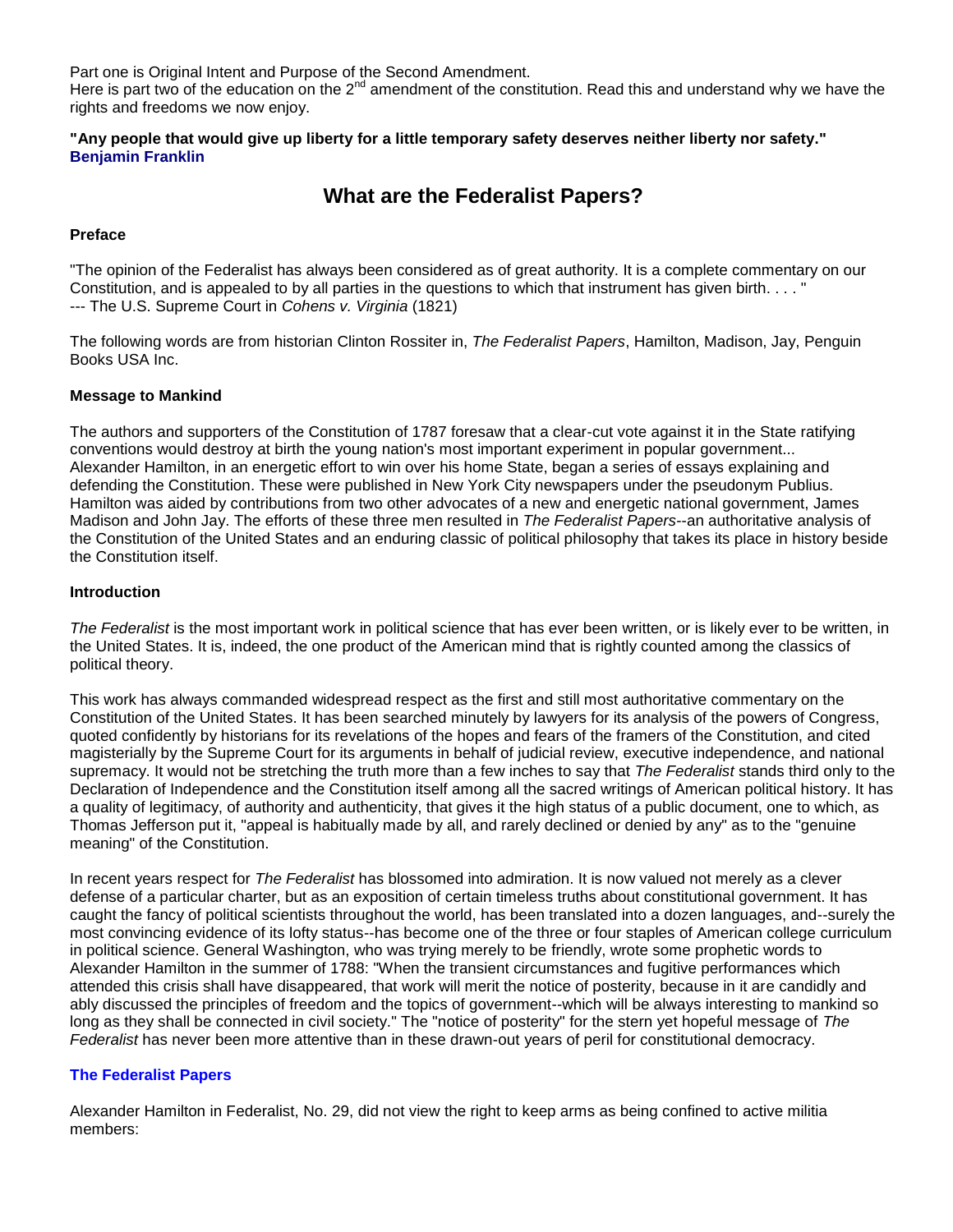*What plan for the regulation of the militia may be pursued by the national government is impossible to be foreseen...The project of disciplining all the militia of the United States is as futile as it would be injurious if it were capable of being carried into execution... Little more can reasonably be aimed at with the respect to the people at large than to have them properly armed and equipped ; and in order to see that this be not neglected, it will be necessary to assemble them once or twice in the course of a year.*

## [James Madison](http://www.whitehouse.gov/history/presidents/jm4.html) in [Federalist No. 46](http://avalon.law.yale.edu/18th_century/fed46.asp) wrote:

*Besides the advantage of being armed, which the Americans possess over the people of almost every other nation, the existence of subordinate governments, to which the people are attached, forms a barrier against the enterprises of ambition, more insurmountable than any which a simple government of any form can admit of. Notwithstanding the military establishments in the several kingdoms of Europe, which are carried as far as the public resources will bear, the governments are afraid to trust the people with arms. And it is not certain, that with this aid alone they would not be able to shake off their yokes. But were the people to possess the additional advantages of local governments chosen by themselves, who could collect the national will and direct the national force, and of officers appointed out of the militia, by these governments, and attached both to them and to the militia, it may be affirmed with the greatest assurance, that the throne of every tyranny in Europe would be speedily overturned in spite of the legions which surround it.*  Here, like Story, Madison is expressing the idea that additional advantages accrue to the people when the citizens' right to arms is enhanced by having an organized and properly directed militia.

The Federalist Papers Continued – "The Original Right of Self-Defense"

The Founders realized insurrections may occur from time to time and it is the militia's duty to suppress them. They also realized that however remote the possibility of usurpation was, the people with their arms, had the right to restore their republican form of government by force, if necessary, as an extreme last resort.

"The original right of self-defense" is not a modern-day concoction. We now examine Hamilton's [Federalist No. 28.](http://avalon.law.yale.edu/18th_century/fed28.asp) Hamilton begins:

*That there may happen cases in which the national government may be necessitated to resort to force cannot be*  denied. Our own experience has corroborated the lessons taught by the examples of other nations; that emergencies of *this sort will sometimes exist in all societies, however constituted; that seditions and insurrections are, unhappily, maladies as inseparable from the body politic as tumors and eruptions from the natural body; that the idea of governing at all times by the simple force of law (which we have been told is the only admissible principle of republican government) has no place but in the reveries of these political doctors whose sagacity disdains the admonitions of experimental instruction.*

Hamilton explains that the national government may occasionally need to quell insurrections and it is certainly justified in doing so.

## Hamilton continues:

*If the representatives of the people betray their constituents, there is then no recourse left but in the exertion of that original right of self-defense which is paramount to all positive forms of government, and which against the usurpations of the national rulers may be exerted with infinitely better prospect of success than against those of the rulers of an individual State. In a single State, if the persons intrusted with supreme power become usurpers, the different parcels, subdivisions, or districts of which it consists, having no distinct government in each, can take no regular measures for defense. The citizens must rush tumultuously to arms, without concert, without system, without resource; except in their courage and despair.* 

Hamilton clearly states there exists a right of self-defense against a tyrannical government, and it includes the people with their own arms and adds:

*[T]he people, without exaggeration, may be said to be entirely the masters of their own fate. Power being almost always the rival of power, the general government will at all times stand ready to check the usurpations of the state governments, and these will have the same disposition towards the general government. The people by throwing themselves into either scale, will infallibly make it preponderate. If their rights are invaded by either, they can make use of the other as the instrument of redress. How wise will it be in them by cherishing the union to preserve to themselves an advantage which can never be too highly prized!*

Thus the militia is the ultimate check against a state or the national government. That is why the founders guaranteed the right to the people as opposed to only active militia members or a state's militia. But of course, via the militia clause, the Second Amendment acknowledges, as well, the right of a state to maintain a militia. (For more on militia see: [http://guncite.com/gc2ndmea.html.](http://guncite.com/gc2ndmea.html#MI))

Hamilton concludes, telling us the above scenario is extremely unlikely to occur: